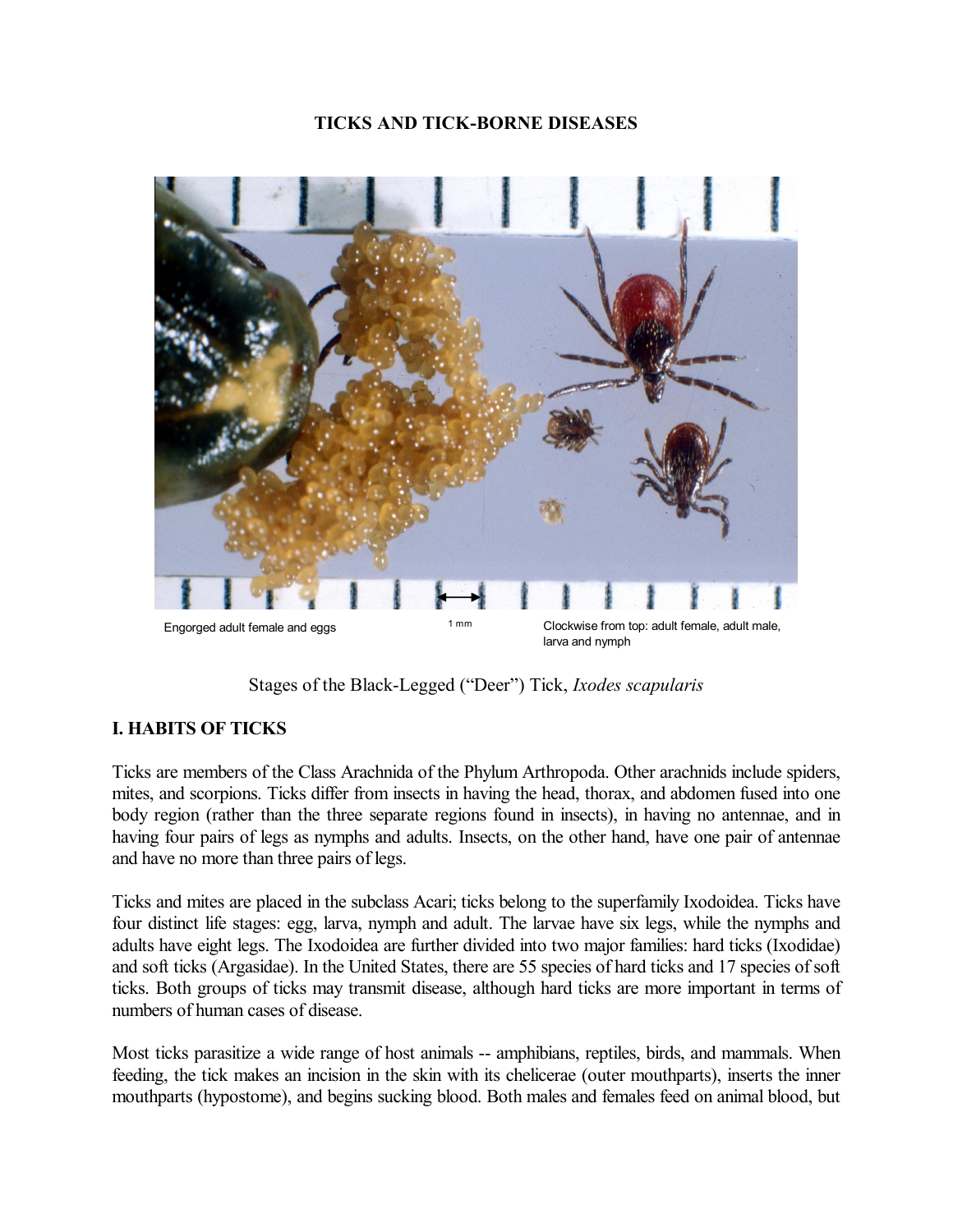females engorge to a larger size than males. Soft ticks become engorged in 1520 minutes, but hard ticks may require several days for engorgement. Ticks are hardy animals and can endure long periods of fasting and inclement weather.

## **Hard Ticks**

Hard ticks possess a hardened dorsal shield behind the anteriorly located capitulum (mouthparts). (See photo of black-legged ticks, above.) Hard ticks have a 3-host life cycle, with each feeding stage of the tick (larva, nymph, and adult) having a single host. Once replete, the tick detaches and, after dropping from the host, finds a resting place where it can digest its blood meal and molt to the next feeding stage. Male and female adult hard ticks can be distinguished from each other (called sexual dimorphism) in that the scutum, or dorsal shield, in the female is much smaller to allow greater engorgement. Mating generally occurs on the host, after which the females detach to digest their blood meal. They then lay one batch of thousands of eggs and then die. The time to completion of the entire life cycle may vary, but in temperate climates it is usually one to three years. Hard ticks may have one, two or three hosts, depending on species.

Their period of greatest activity is in the spring and early summer, when ticks are frequently found along animal trails in grass or brush. They crawl up the stems of grass or perch on the edges of leaves with their front legs extended (called "questing"). Passing hosts are detected through carbon dioxide, heat and movement. Ticks are very adept at creeping up one's body under clothing undetected. The bite of a tick is usually painless and may not be felt immediately. Ticks usually explore their hosts one to three hours before biting and becoming firmly attached. It may take several more hours of feeding for transmission of most tick-borne diseases to occur. Therefore it is important to carefully inspect for and remove ticks promptly. See "Personal Protection" under Section 3 for tick removal instructions.

## **Soft Ticks**

Soft ticks lack a dorsal shield and have mouth parts located ventrally (see photo below). Six-legged larvae emerge from the eggs, take a blood meal, and molt to the first nymphal stage. Unlike hard ticks, many soft ticks go through multiple nymphal stages, gradually increasing in size until the final molt to the adult stage. Adults show no obvious sexual dimorphism. Soft ticks feed several times during each life stage, and females lay multiple small batches of eggs between blood meals during their lives. The majority of soft ticks are nest parasites, residing in sheltered environments such as burrows, dens and nests. They typically feed while the host is asleep, and engorge in a few minutes or hours, then return to their hiding place.

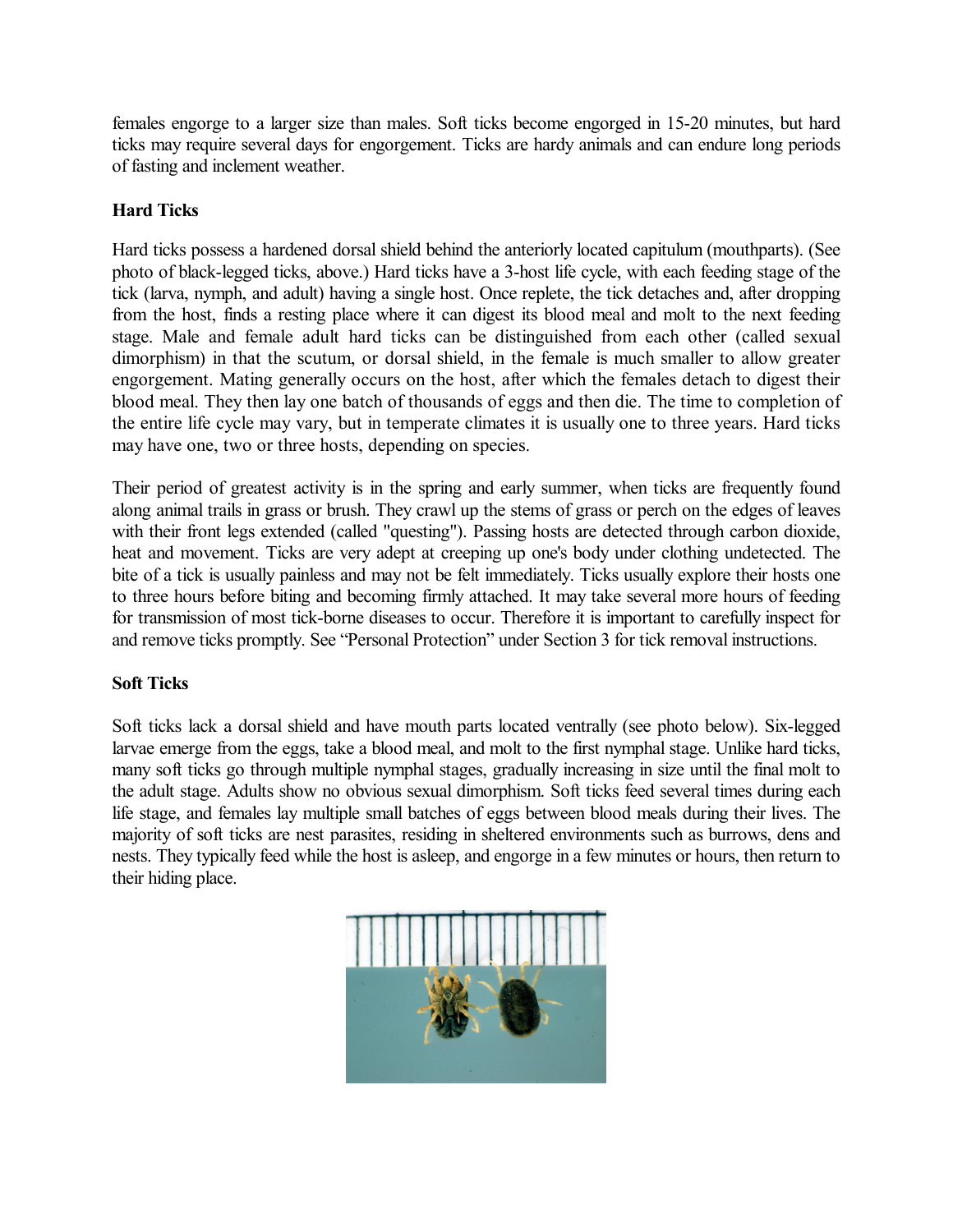## **II. TICK-BORNE DISEASES IN THE UNITED STATES**

Ticks are efficient vectors of viruses, bacteria, rickettsiae, and protozoa, and are able to cause paralysis by means of neurotoxic salivary secretions. Hard ticks have a number of attributes that enhance their vector potential. They attach themselves to their hosts firmly, feed slowly, and may go unnoticed for long periods. Many species may live for years and can withstand severe environmental stresses such as heat, cold, and long periods without feeding. They have few natural enemies and demonstrate an affinity for a wide variety of hosts. Some species can transmit disease-causing organisms (pathogens) to their offspring through the egg and from immature stages to adult. Females tend to lay large numbers of eggs and thus produce large numbers of offspring, although most of these do not survive into adulthood.

#### **A. Tick Bite Paralysis**

Tick bite paralysis is a progressive motor weakness caused by neurotoxic components of the tick's saliva injected by the feeding female tick. The symptoms are felt after the tick has fed for five to six days and begin with weakening arms and legs. Paralysis then progresses to the torso, face, tongue, and throat. In extreme cases, respiratory failure and death may result. Tick paralysis is most frequently seen in children; a favored site of tick attachment is the scalp. Removal of the tick produces a complete return of normal motor functions in one to three days. Only five species of North American ticks can cause paralysis, one of which, *Dermacentor andersoni*, is found in New Mexico. Cases of tick paralysis in New Mexico are rare.

## **B. Rocky Mountain Spotted Fever**

Also known as tick-borne typhus fever, this disease is caused by an obligate intracellular bacterium called *Rickettsia rickettsii*. The incubation period is from 3 to 14 days. Symptoms include sudden onset of fever and chills, headache, severe muscle pain and bloodshot eyes. The name "spotted fever" refers to a rash that may appear two to four days after onset of the fever, usually beginning on the extremities and gradually spreading to most of the body. The case-fatality rate is about 5% per year; for untreated cases the case-fatality rate is  $15 - 25\%$ . RMSF is treatable with antibiotics.

Although first described from the Rocky Mountains, this disease is now most prevalent in the Ozarks (Missouri, Arkansas, Oklahoma) and Appalachians (North and South Carolina, Georgia, Kentucky, Virginia). It is transmitted by the bite of an infected tick or by contamination of abraded skin with crushed tick tissues or feces. The primary vectors in the U.S. are *Dermacentor variabilis* in the east and *Dermacentor andersoni* in the west. Several tick species maintain the infection in nature, especially *Haemaphysalis leporispalustris*, common on New Mexico rabbits. The rickettsia are passed transovarially (from the infected adult female to her eggs) and transstadially (from one life stage to another) in ticks, which are thus the reservoirs as well as the vectors of the disease. About 800 cases occur in the U.S. each year. New Mexico averages less than one case per year.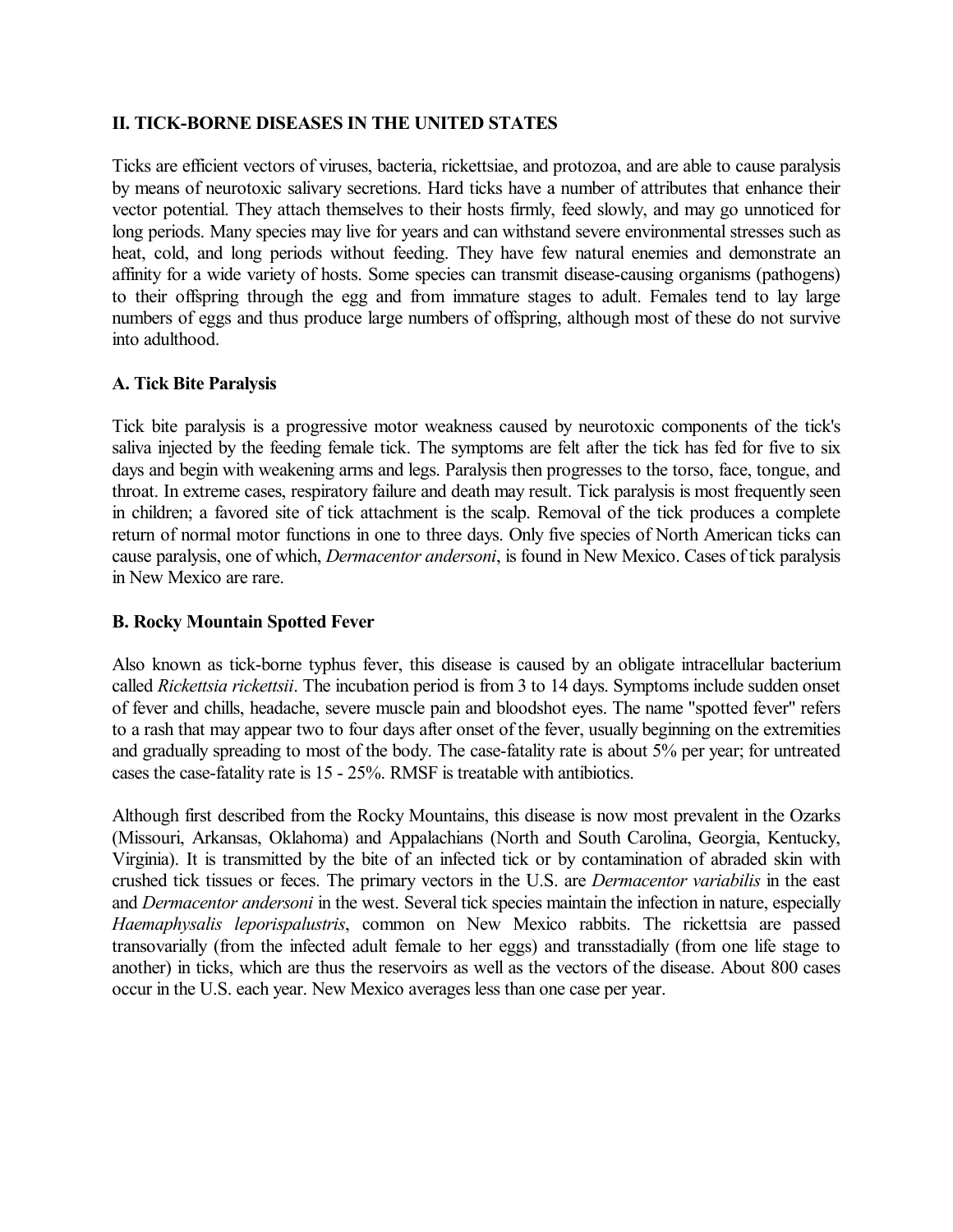#### **C. Tularemia (Rabbit Fever)**

Tularemia is a plague-like disease caused by the bacterium *Francisella tularensis*. The symptoms include sudden onset of chills, fever, headache, malaise, diarrhea, and vomiting. Incubation period is usually 4 to 5 days, but can range from 1 to 14 days. There may be an ulcerated sore at the site of infection and lymph nodes are usually swollen, as in bubonic plague infection. The case fatality rate is about 1 - 3%. Untreated cases or pneumonic involvement increases mortality to  $5 - 15$ %. Tularemia is treatable with antibiotics.

Tularemia is a rodent and rabbit disease and is transmitted among these animals by ticks. The rabbit ticks (*Haemaphysalis*) are able to pass the bacteria to their offspring and remain infected throughout their lifetime. People can get tularemia by direct contact with tissue and blood of infected rabbits and other animals, by the bites of *Dermacentor* or *Amblyomma* ticks, by rubbing tick feces into open cuts, and by the bites of deer flies (*Chrysops*). Spores of this bacterium can be found in dust, grains, and even water and can cause illness if ingested. The number of human cases in the U.S. has declined from 2300 in 1939 to an average of 150 – 300 per year today. Most cases occur in Arkansas, Missouri and Oklahoma. Although cases can appear year-round, seasonal peaks occur during winter rabbit-hunting season, and in the summer when people are outdoors and ticks and other vectors are abundant.

Preventive measures include avoiding ticks, deer flies, and other insects; wearing rubber gloves when handling wild animals; cooking any wild game thoroughly; and not drinking untreated water from streams, ponds or lakes.

## **D. Colorado Tick Fever**

This viral disease is spread by ticks from ground squirrels and other small rodents. The primary vector is the Rocky Mountain wood tick, *Dermacentor andersoni*. This disease is short in duration, has low mortality, and is characterized by sudden onset of a high fever (which disappears for one to three days in the middle of illness only to return), headache, muscle pain, reduction of white corpuscles in the blood, and infrequently rash. The incubation period is 3 to 6 days. Because it is a virus, antibiotic therapy is ineffective. Although considered a mild illness, convalescence can be prolonged. Human cases occur in the western U.S. and Canada within the range of the vector tick *D. andersoni* above an elevation of 5,000 ft. Most cases occur during the spring/summer tick season. The number of cases annually varies from 65 to 250; about 100 cases per year are reported from Colorado.

## **E.** Tick-borne Relapsing Fever

Caused by bacterial spirochetes in the genus *Borrelia*, relapsing fever is spread by soft ticks of the genus *Ornithodoros* in the western U.S. A feverish period lasting for two to nine days alternates with an afebrile period of two to four days, after which the fever returns. Along with fever, symptoms include chills, headache, muscle and joint aches, abdominal pain, and malaise. The incubation period is about seven days. The number of relapses of fever in untreated patients varies from two to ten or more. The fatality rate in untreated cases is about 2-10%. The disease is treatable with antibiotics. Relapsing fever is not transmitted from person to person.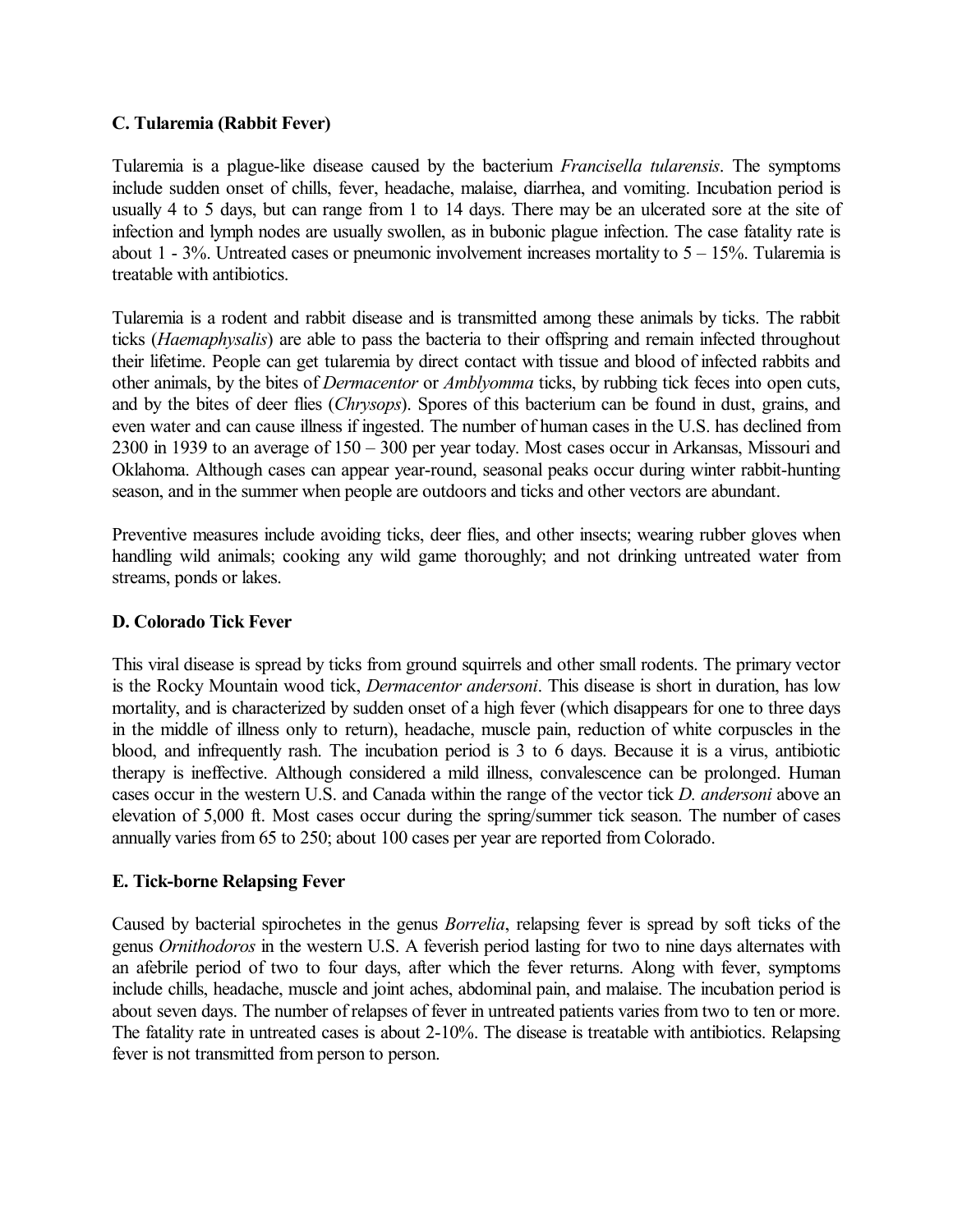Each species of soft tick that is a vector of relapsing fever carries a spirochete that is host-specific. Thus, the tick *Ornithodoros hermsi* transmits the spirochete *Borrelia hermsi*; *O. parkeri* is the vector for *Borrelia parkeri* and so forth. Cross-infection apparently does not occur. The ticks remain infective for life and pass the spirochetes on to their offspring. Reservoir hosts include pine squirrels (*Tamiasciurus hudsonicus*) and chipmunks (*Tamias* sp.), whose nests may be infested with infective *Ornithodoros* ticks. Tick-borne relapsing fever is a highly focal infection, often associated with rustic mountain cabins where, in the absence of humans, ticks transmit the disease between small mammals, especially rodents, nesting in these cabins.

Outbreaks of relapsing fever may involve many people exposed to the same tick source. As an example, in the summer of 1973 an outbreak at the North Rim of the Grand Canyon in Arizona involved 27 park employees and 35 overnight visitors. Infections were associated with sleeping in rustic cabins and being bitten by "unknown insects". Infective *O. hermsi* ticks were recovered from chipmunk nests found in walls and attics of the cabins. The ticks had sought human hosts after their rodent hosts had been killed by disease or poison. Another outbreak occurred in the same area in the summer of 1990 resulting in 6 cases. The outbreak was apparently triggered by a decline in rodent populations resulting in the ticks seeking out new hosts. The rodent decline may have been due to a plague epizootic. Relapsing fever cases are rare in New Mexico; two cases occurred in Colfax County in the summer of 1996, and an outbreak at a gathering in San Juan County in August 2002 resulted in 11 cases.

Since the *Ornithodoros* ticks normally feed on sleeping people during the night, and do not become attached, tick prevention measures differ from hard ticks. Rodent-proofing cabins and homes where rodents may seek shelter is the most effective method of preventing relapsing fever. Staying out of caves in which rodents have sought shelter is also worthwhile, as wood rats may also be sources of ticks.

## **F. Lyme Disease**

This disease is a relative newcomer to the world of tick-borne diseases, being noted first in the U.S. in the 1970's at Old Lyme, Connecticut. The causative agent is a spirochete called *Borrelia burgdorferi*, named for Dr. Willy Burgdorfer who discovered it in 1982. The symptoms of Lyme disease include a distinctive "bull's-eye" type of skin rash, called erythema migrans. An estimated 85% of persons with symptomatic Lyme disease have this characteristic rash. Other symptoms may include chills, fever, malaise, fatigue, headache, joint and muscle aches, and swollen lymph nodes. Neurological symptoms resembling those of encephalitis and aseptic meningitis may appear a few weeks or months later. Cardiac abnormalities may also appear later, and swelling and pain in the knees and other joints may lead to chronic arthritis. Fatalities are rare, but the effects of the disease may persist for months or even years with or without treatment. Treatment with antibiotics is most effective when Lyme disease is in its earliest stages. The incubation period is three to 32 days after the bite of an infective tick.

Lyme disease is often difficult to diagnose because its symptoms and signs mimic those of many other diseases. Diagnosis of Lyme disease should take into account 1) history of possible exposure to ticks, especially in areas where Lyme disease is known to occur; 2) symptoms and signs;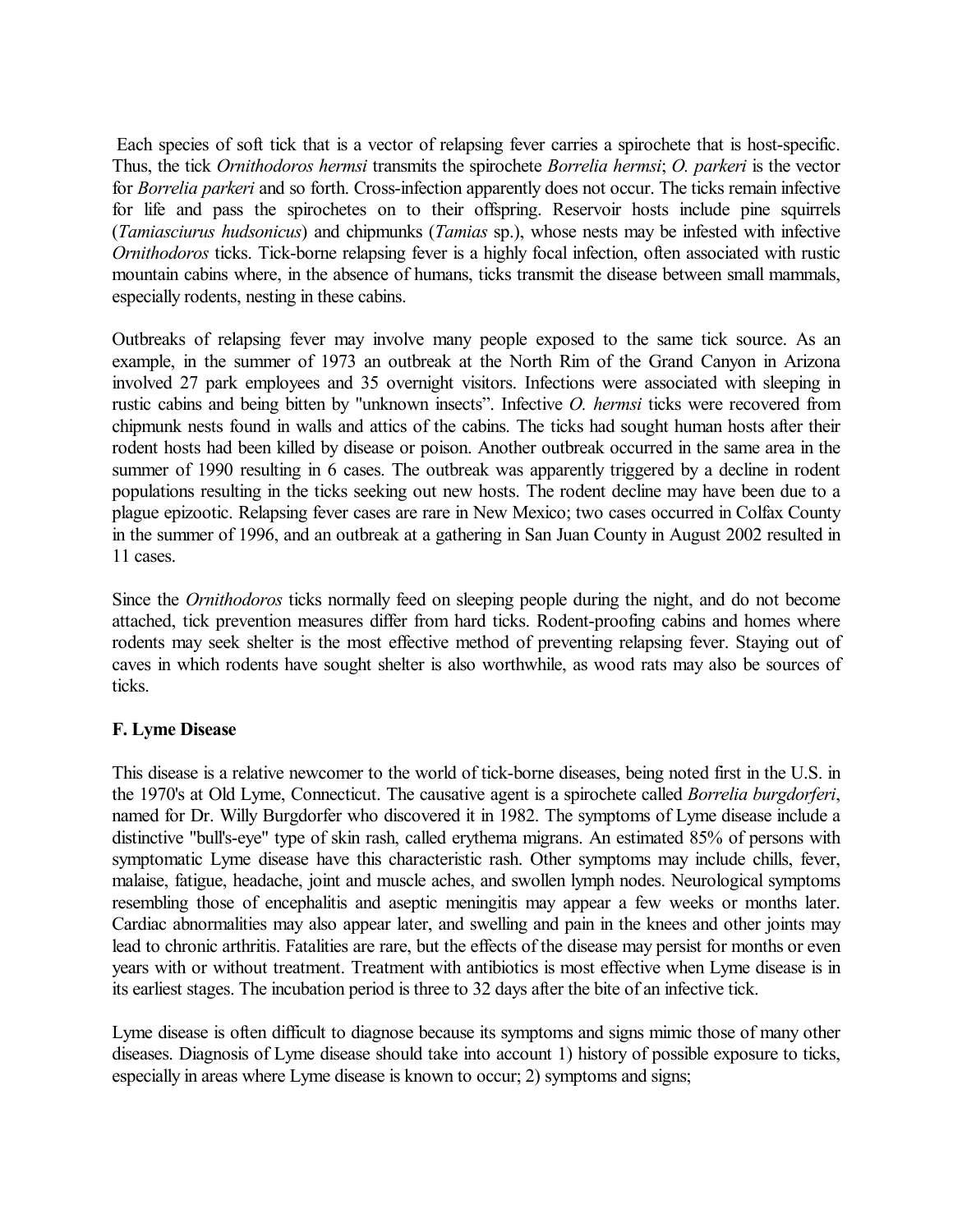3) results of blood tests used to determine whether the patient has antibodies to Lyme disease bacteria. These tests are most useful in later stages of illness, but even then they may give inaccurate results. Some laboratory tests for Lyme disease are more reliable than others, and inconsistent or incorrect testing has resulted in high numbers of false positives in the past (for more information see the CDC's Lyme disease diagnosis webpage at

[http://www.cdc.gov/NCIDOD/DVBID/lyme/ld\\_humandisease\\_diagnosis.htm\)](http://www.cdc.gov/NCIDOD/DVBID/lyme/ld_humandisease_diagnosis.htm).

Lyme disease is spread by the black legged tick (commonly called deer tick) *Ixodes scapularis* in the Northeast and North-Central states and by *Ixodes pacificus* on the Pacific Coast. The life cycle of the deer tick takes two years to complete. The tick needs three hosts to complete its life cycle. Larval ticks feed on white-footed mice (*Peromyscus leucopus*); tick nymphs feed on mice, birds, and man. Adults prefer white-tailed deer (*Odocoileus virginianus*), although they will accept substitutes of man and rodents. The white-footed mouse acts as a reservoir for the spirochete and suffers no ill effects from it. Although white-tailed deer are important hosts of the adult ticks and help maintain the tick population, they are not reservoirs for the spirochete and do not infect ticks feeding on them.

The spirochete is not passed from the adult female to the eggs; however, the disease is maintained and spread to uninfected ticks through the nymphs. Tick nymphs emerge in the spring and early summer, prior to larvae of the previous year. Infected nymphs feed on *P. leucopus* and infect the mice. When the larvae emerge and feed on the mice, they in turn become infected. Ticks are then infective for life. The nymphal stage is more likely to transmit Lyme disease to humans. Their small size (less than 2 mm) makes them harder to detect and remove. Thus, the nymphs have ample time to feed and transmit the infection (ticks are most likely to transmit infection after approximately 2 or more days of feeding). Larval ticks rarely carry the infection at time of feeding; adult ticks, though they may be infected, are more likely to be found on a person's body and removed.

Cases occur primarily during the summer months, when tick and human populations outdoors are greatest. During 2006, the most recent years for which CDC has compiled data, a total of 19,931 cases of Lyme disease were reported in the U.S., making it the most common vector-borne disease in the country. Although virtually every state in the continental U.S. has reported cases of Lyme disease, 95% of cases occur in the Northeast (Maryland to Maine) and North-central states (Wisconsin and Minnesota). Cases reported by the New Mexico Department of Health in New Mexico residents have been acquired in Lyme-endemic areas. No cases are known to have been acquired within the state. Elsewhere, Lyme disease is known from almost all of Europe, the USSR, and Australia.

For Lyme disease to exist in an area, at least three closely interrelated elements must be present in nature: the Lyme disease bacteria, ticks that transmit them, and mammals (such as mice and deer) to provide food for the ticks in their various life stages. Ticks that transmit Lyme disease can be found in temperate regions that may have periods of very low or high temperature and a constant high relative humidity at ground level. Neither *Ixodes scapularis* nor *Ixodes pacificus* are found in New Mexico. See the attached table for a list of hard ticks from New Mexico.

Other species of ticks have occasionally been found infected with *Borrelia burgdorferi* or other closely related *Borrelia*, such as *Ixodes dentatus* in eastern North America, *I. spinipalpis* in western North America, and *Amblyomma americanum* in the eastern and south-central United States. These other ticks may not be competent vectors of Lyme disease to humans, however.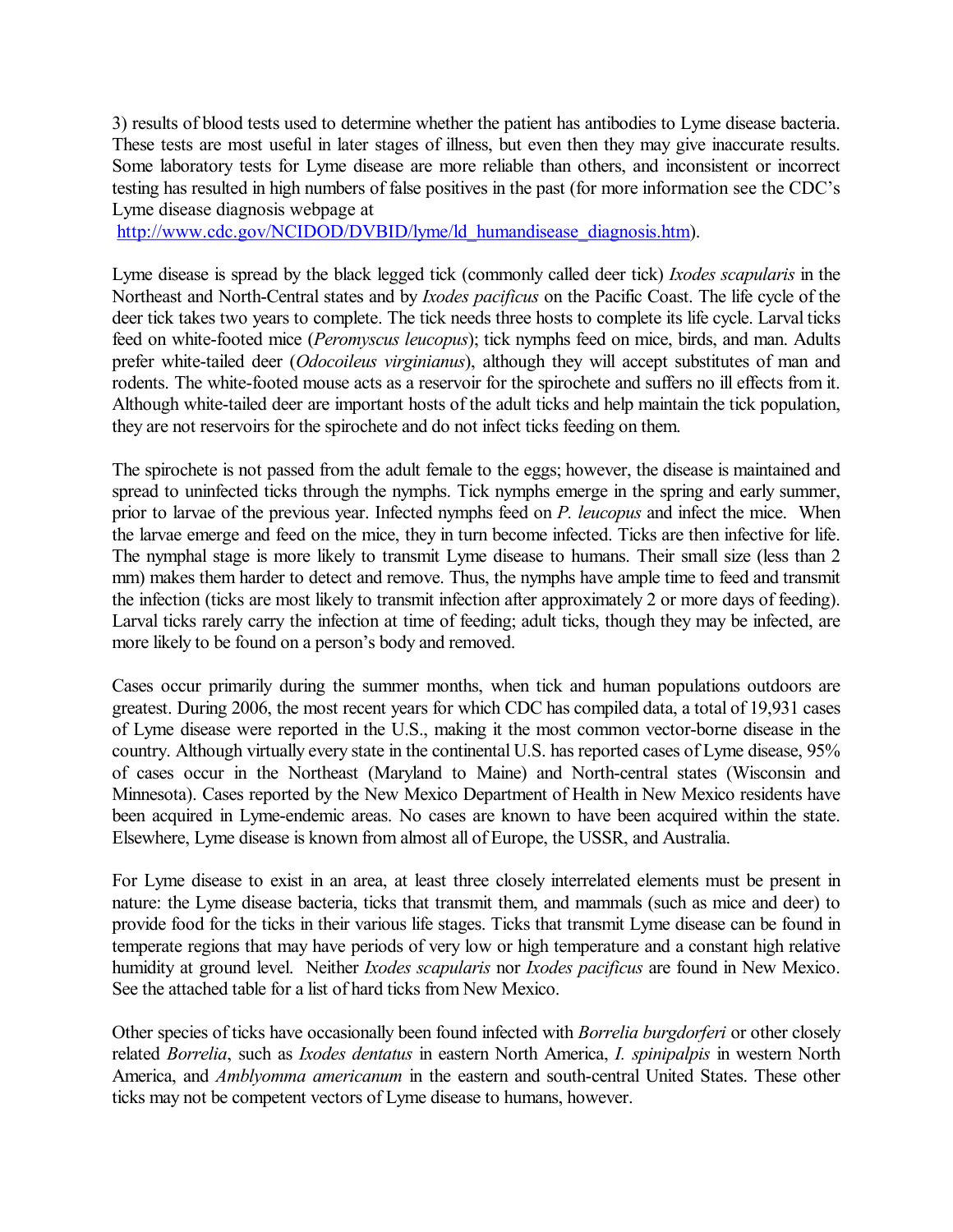Unlike most other tick-borne disease, Lyme disease has a peridomestic reservoir and exposure. In Westchester County, New York in 1985, 69% of all cases acquired the disease in their own yards. Increased deer populations in suburban areas are also posing a risk. Removing leaves and clearing brush and tall grass around houses and at the edges of gardens may reduce the numbers of ticks that transmit Lyme disease. Removing plants that attract deer and constructing physical barriers may help discourage deer from coming near homes.

A Lyme disease vaccine was licensed in 1998 but removed from the market in 2002 because of declining sales and less than ideal efficacy. No human Lyme disease vaccine is currently available in the U.S. There is a canine vaccine for dogs that live in Lyme-endemic areas.

#### **G. Human Ehrlichioses**

During the last decade, two previously unknown human diseases caused by *Ehrlichia* species have emerged as public health problems in the U.S. *Ehrlichia* are bacteria related to the rickettsiae. Canine ehrlichiosis is a disease of dogs spread by the brown dog tick (*Rhipicephalus sanguineus*). Human monocytic ehrlichiosis (HME) is caused by *Ehrlichia chaffeensis*, and human granulocytic anaplasmosis (HGA) is caused by *Anaplasma phagocytophilum*. From 1986 through 1997, 1,223 ehrlichiosis cases were reported by 30 state health departments in the United States.

#### **Human Monocytic Ehrlichiosis**

Most patients reported a tick bite within the 3 weeks prior to onset. Symptoms have included fever, headache, myalgia, anorexia, nausea, vomiting, rash, cough, pharyngitis, diarrhea, lymphadenopathy, abdominal pain and confusion. Severe complications leading to death may occur. Three-fourths of patients are male; median age of patients is 44 years. Cases are predominately rural, and 68% occur during May – July.

The causative agent, *Ehrlichia chaffeensis*, has been detected in two tick species, the Lone Star tick, *Amblyomma americanum*, and the American dog tick, *Dermacentor variabilis*. Most HME cases have occurred within the range of *A. americanum* (south-central and southeastern U.S.) White-tailed deer are considered to be a reservoir for this pathogen.

Tetracycline has been found to be an effective treatment for HME.

## **Human Granulocytic Anaplasmosis**

Cases of HGA have been reported predominately in the upper Midwestern and northeastern states. This is also a potentially fatal illness with nonspecific symptoms including chills, fever, malaise, myalgias, headache, nausea, vomiting, cough, confusion and rarely rash. Patients are predominately older men and peak occurrence is in June and July. Doxycycline is the treatment of choice for HGA. The vector of HGA is *Ixodes scapularis*. Rodents and/or deer may be a reservoir.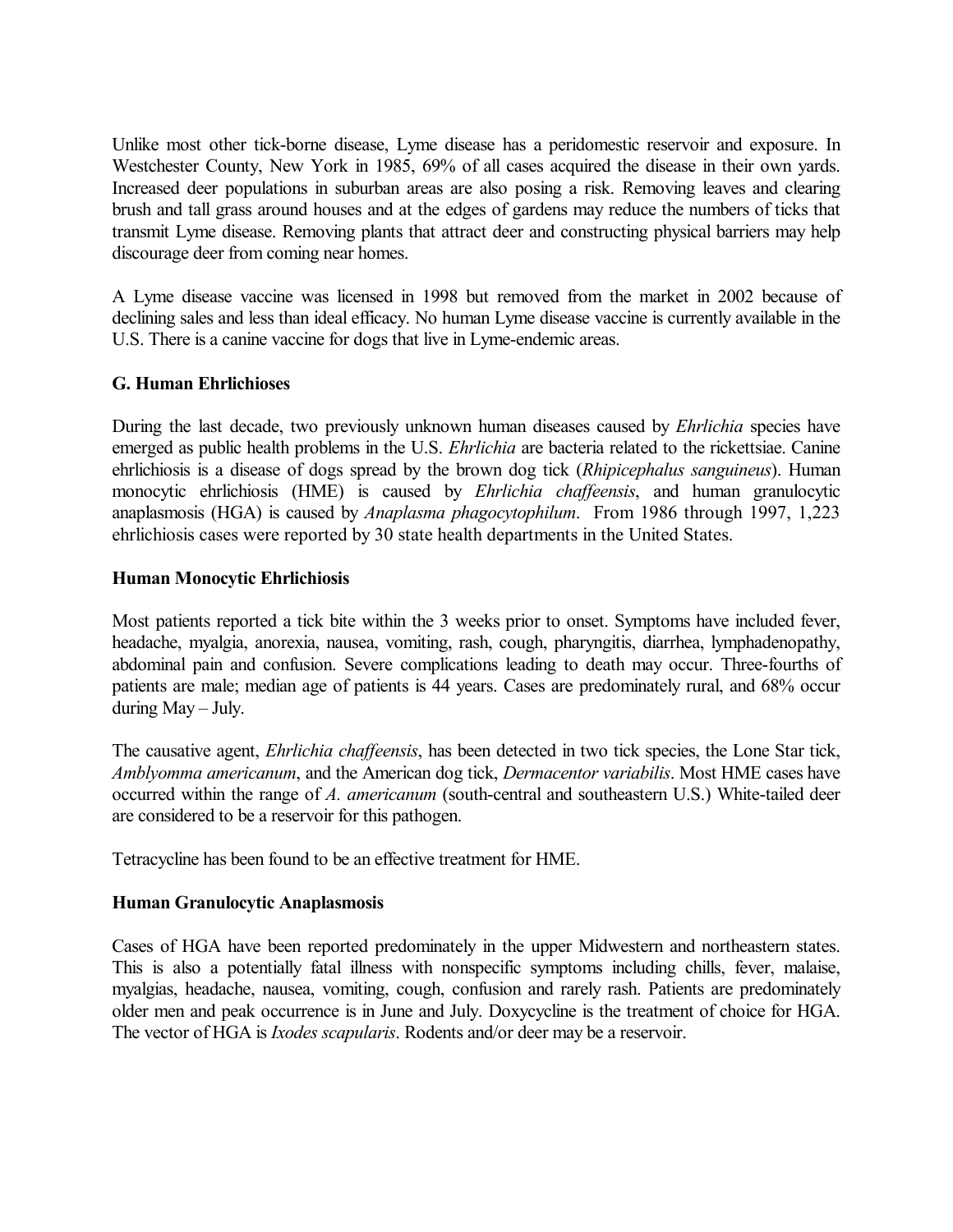## **III. CONTROL OF TICKS**

(Portions of this section were obtained from the "Tick Management Handbook" © 2004, Connecticut Agricultural Experiment Station).

## **Personal Protection**

Checking for ticks and prompt removal of attached ticks is probably the most important and effective method for preventing tick-borne disease. Ticks do not jump, fly or drop from trees, but grasp passing hosts from the leaf litter, tips of grass, etc. Wear light-colored clothing with long pants tucked into socks to make ticks easier to detect and keep them on the outside of the clothes. Avoid sitting in grass or on logs in brushy areas and don't sit under low bushes and shrubs.

Use a DEET or permethrin-based mosquito and tick repellent. Use DEET-based repellent on exposed skin and clothing (do not use DEET under clothing or on irritated skin). Treat clothing with permethrin-based repellent; spray clothing until thoroughly moistened, then allowed to dry 2-4 hours before wearing. Always follow label directions and precautions.

After being outdoors, remove clothing and wash and dry it at a high temperature; inspect body carefully and remove attached ticks with tweezers. Check very closely on the head and neck under hair for attached ticks. If you find an attached tick, grasp the tick with tweezers as close to the skin as possible. Remove the tick with a slow steady pull that will not break off the mouthparts and leave them in the wound (see drawings below). Anything else, such as holding a lighted match to the tick, may cause the tick to regurgitate its stomach contents into the bite, increasing the chance of transmitting disease. Apply an antiseptic to the bite and wash your hands thoroughly if you touched the tick, as even the secretions from the tick are infective.



Ticks can be preserved for identification by placing them directly into a small vial containing alcohol. Seal this vial into a plastic bag and send to the Zoonoses Program of the New Mexico Department of Health in Santa Fe along with information on where the tick was collected.

#### **Tick Control on Dogs**

Dogs are frequently infested with ticks. A variety of products can repel and/or kill ticks on the animal. Some are available over the counter (OTC) and others only through your veterinarian. Chemical products to protect dogs from ticks are available as spot-ons, sprays, collars, powders and dips. Ingredients include several insecticides such as pyrethrin, permethrin, amitraz, fipronil or imidacloprid.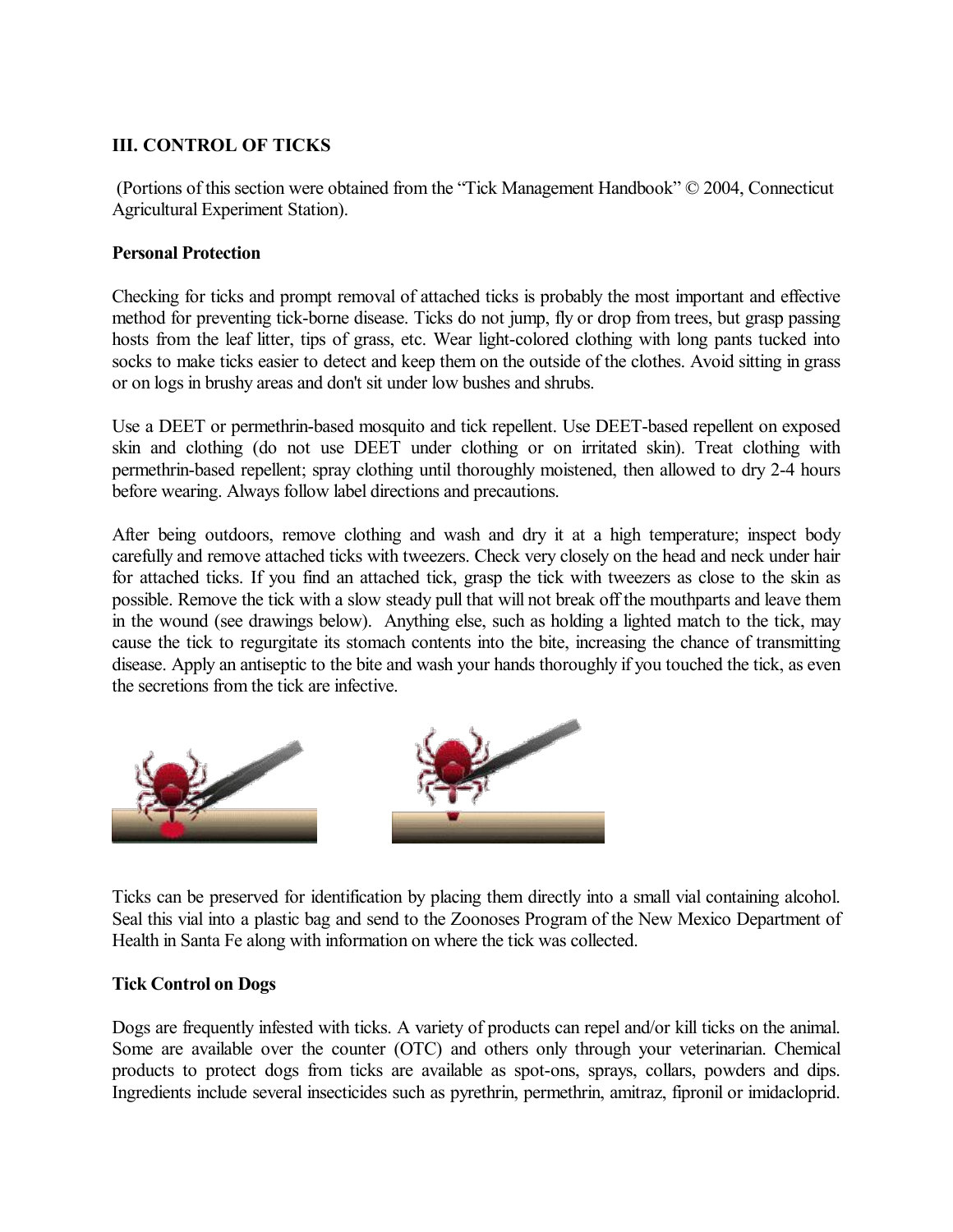Follow label directions to minimize the chances for an adverse reaction in your pet, and do not combine products without the advice of your veterinarian. Treat the dog, its blankets, its kennel and doghouse with approved pet treatments. Washing or disposal of the dog's blankets will also be necessary.

## **Landscape Management**

Woodlands, brushy areas and groundcover vegetation provide suitable tick habitat. Fewer ticks are found in ornamental vegetation and lawn. Ticks also favor the transition zone between manicured lawn and woods or brush. Around the home, reduce tick numbers by keeping grass mowed short, removing weeds and leaf litter and trimming shrubs and tree branches around the lawn edge. Restrict the use of groundcover vegetation in areas frequented by family members and pets. Bright, sunny areas are less likely to harbor ticks. Adopt xeriscape-landscaping techniques by using gravel pathways and mulches, particularly between the lawn and wooded or brushy areas. Move firewood piles and bird feeders away from the house.

#### **Host-Targeted Chemical Control**

In Lyme disease-endemic areas, where mice and chipmunks act as intermediate hosts for deer ticks, bait boxes that treat rodents are placed around the home. A non-toxic bait is placed inside, and in order to get to the bait, the rodent must pass under a wick impregnated with an insecticide, usually fipronil. This approach has been shown to be effective for reducing deer tick populations and the number of infected nymphs. This approach has not been evaluated for the brown dog tick, the most common tick pest in New Mexico.



Ticks attached to ear of deer mouse

## **Area Pesticide Applications**

Insecticides are the most effective way to reduce ticks, particularly when combined with landscape management to reduce tick habitat. Insecticide application should be timed to coincide with emergence of adult or nymphal ticks in the late spring/early summer (depending on tick species) and again in the fall. A single application of most ornamental-turf insecticides will provide 85-90% or better control with some residual activity, so multiple applications are usually not necessary. Only spray tick habitats (such as groundcover vegetation, woodlands or brushy areas bordering lawns) and only use a product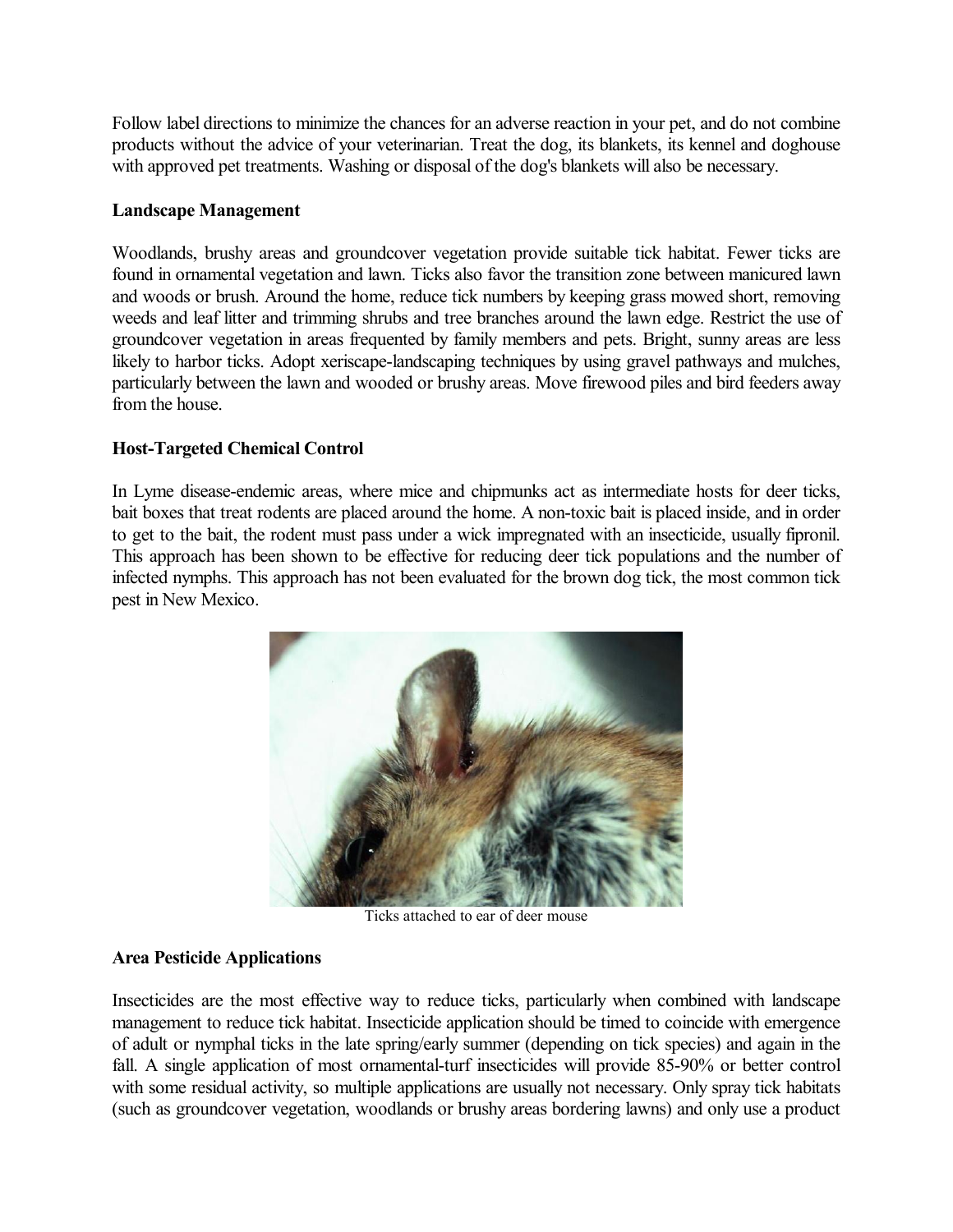specifically labeled for controlling ticks. Synthetic pyrethroids are the most commonly used acaricides, and may be available in both liquid and granular formulations. Carbaryl (Sevin®) is also labeled for tick control. Do not treat herb, vegetable or butterfly gardens. Avoid fishponds; pyrethroids are highly toxic to fish. As with all pesticides, carefully read and follow all label directions and precautions.